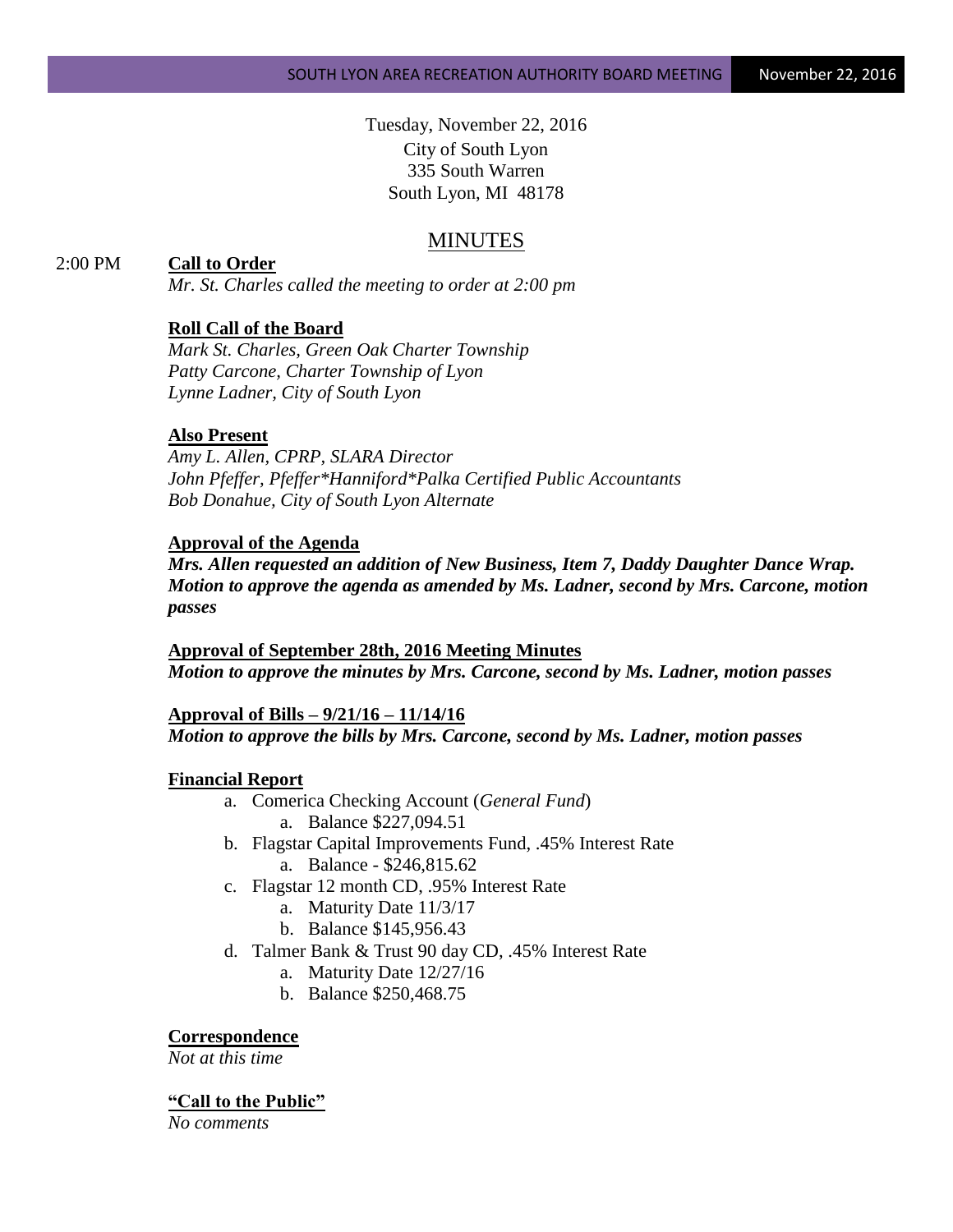# **I) Old Business**

## **1. SLARA Office Updates**

# **a. SLARA Staff Meeting Minutes**

## **b. Building Improvements – Update**

*Mrs. Allen shared with the board that the office is still waiting for the rest of the lights to be installed and the back door frame to be addressed. Cement is crumbling away and creating a tripping hazard. Ms. Ladner said that the DPW department is currently swamped with leaf pick up. It will be addressed as soon as possible. Mr. St. Charles requested that Mrs. Allen send the board copies of the signed lease with the City of South Lyon.*

## **2. Member Updates**

*South Lyon – Cool Yule is coming up on Dec. 3rd. Also, the Saturday after Thanksgiving small business shopping will be going on downtown!*

*Lyon Township – Lannie had his last day as Supervisor and John Dolan is now working as the new Supervisor. The township is in talks with the GWA about possibly utilizing the Detroit Water System.*

*Green Oak – The Willow Woods development has been approved. The next few years will be busy with that construction taking place. Still working on the Police, Fire and Community Center. There will be a meeting soon to plan for the 2017 Green Oak Days. Mr. St. Charles will be inviting out groups like SLARA to help with the planning!*

## **3. Personnel Handbook Update**

*Mrs. Allen presented the board with the updated copy of the personnel handbook.* 

*Motion by Mrs. Carcone to approve the revised copy of the employee handbook as presented.*

*Ms. Ladner seconds the motion, motion passes.*

# **II) New Business**

## **1. Audit – Pfeffer \* Hanniford \* Palka Report**

*Mr. Pfeffer presented the SLARA 2015-2016 audit to the board. He shared with the board that he has been impressed with the SLARA office and how well they have been handling the financials and programs in the past few years. He enjoys working with the SLARA.*

*Motion by Ms. Ladner to accept and approve the 2015-2016 SLARA Audit as presented by Pfeffer, Hanniford & Palka.* 

*Mrs. Carcone seconds the motion, motion passes.*

**2. Motion to move Flagstar Savings and Talmer Bank & Trust CD from the General Fund into the Capital Fund for Quickbooks Accounting**

*Motion by Mrs. Carcone to move the Flagstar Savings and Talmer Bank & Trust CD from the General Fund into the Capital Fund for Quickbooks Accounting.*

*Ms. Ladner seconds the motion, motion passes.*